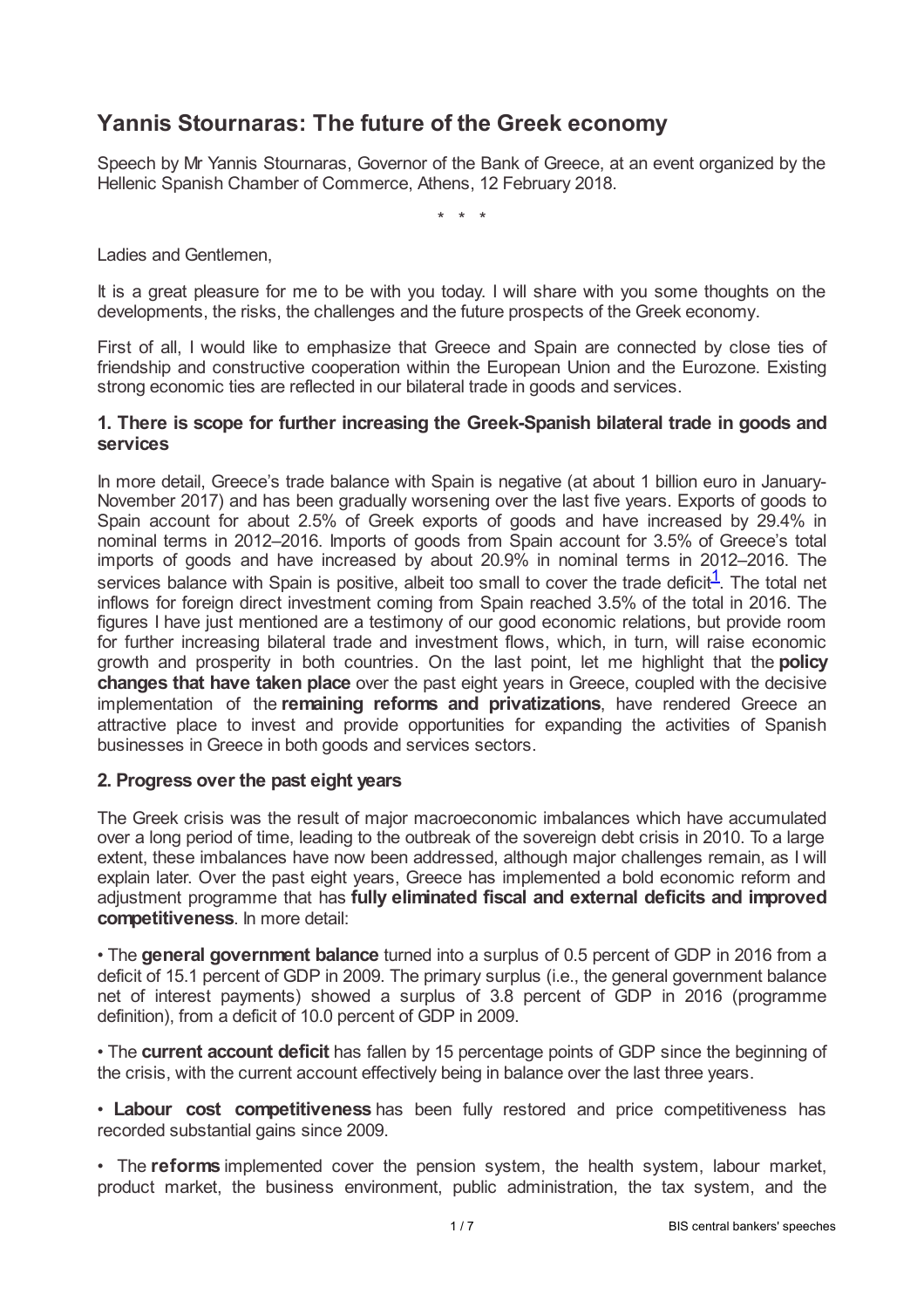budgetary framework.

As a consequence, openness has improved substantially and the economy has started to rebalance **towards tradable, export-oriented sectors.**

• The share of total exports in GDP increased from 19.0% in 2009 to 33.1% in January-September 2017. Exports of goods and services, excluding the shipping sector, have increased by 47% in real terms since their trough in 2009, similar to euro area exports.

• The share of tradables goods and services in the economy has increased by 10% relative to non-tradables in terms of real gross value added since 2010. Also, relative prices and net profit margins of tradables' sectors have increased, facilitating the rebalancing process of the Greek economy towards tradable goods and services.

The **banking system has been restructured, consolidated and recapitalized**, following stringent stress tests along with in-depth asset quality reviews. Greek banks are now among the best capitalized in Europe. In September 2017 the CET1 ratio came to 17.1% (December 2016: 16.9%) and the CAR to 17.2% (December 2016: 17%). Moreover, the accumulated provisions cover half of banks' total NPEs, while the other half is covered by the value of the underlying collateral, resulting in an overall coverage ratio of almost 100%.

Significant **institutional reforms** have been implemented, aiming at providing banks with a variety of means of reducing non-performing loans. These reforms, among other things, include the authorization of credit servicing firms, operation of an electronic platform for out-of-court settlement, and electronic auctions of real estate.

In addition, banks have set operational targets to reduce the stock of non-performing exposures (NPEs) by 37% by end-2019. According to the relevant reports published by the Bank of Greece, **progress towards the achievement of targets is satisfactory**. In September 2017 nonperforming exposures stood at €100.4 billion or 44.6% of total exposures, having declined by 7.6% (or €8.2 billion) from the March 2016 peak. The improvement during the period January-September 2017 resulted mainly from sales and loan write-offs.

#### **3. Short and medium-termoutlook**

Progress in the implementation of the adjustment programme and in particular the completion of the 3rd review is having a beneficial impact on confidence, liquidity and economic activity. **The economy is recovering. This is reflected not only in GDP figures, but also in several key indicators of economic activity**, such as industrial production, private sector employment flows, exports of goods and services, and foreign direct investment, as well as soft data such as the manufacturing PMI and economic sentiment indicators.

**Improvements are also visible in the financial sector**: bank deposits of the non-financial private sector have increased and bank credit to non-financial corporations has stabilized. Nevertheless, financial conditions remain tight and bank lending rates are high compared to other euro area countries. Since October 2017, all four systemic banks returned to the international capital markets with covered bond issues for the first time since 2014. Banks' dependence on central bank financing has declined significantly. The ELA ceiling stands now at €19.8 billion euro, down from 90 billion euro in July 2015. The reduction reflects an improvement of the liquidity situation of Greek banks, taking into account flows stemming from private sector deposits, banks' liquidations of non-core assets and banks' access to wholesale financial markets.

**Yields of Greek government bonds have declined to pre-crisis levels** and the yield curve has largely normalised. The Greek government returned to international bond markets, for the first time since 2014, with a new five-year issue in July and, towards the end of 2017, conducted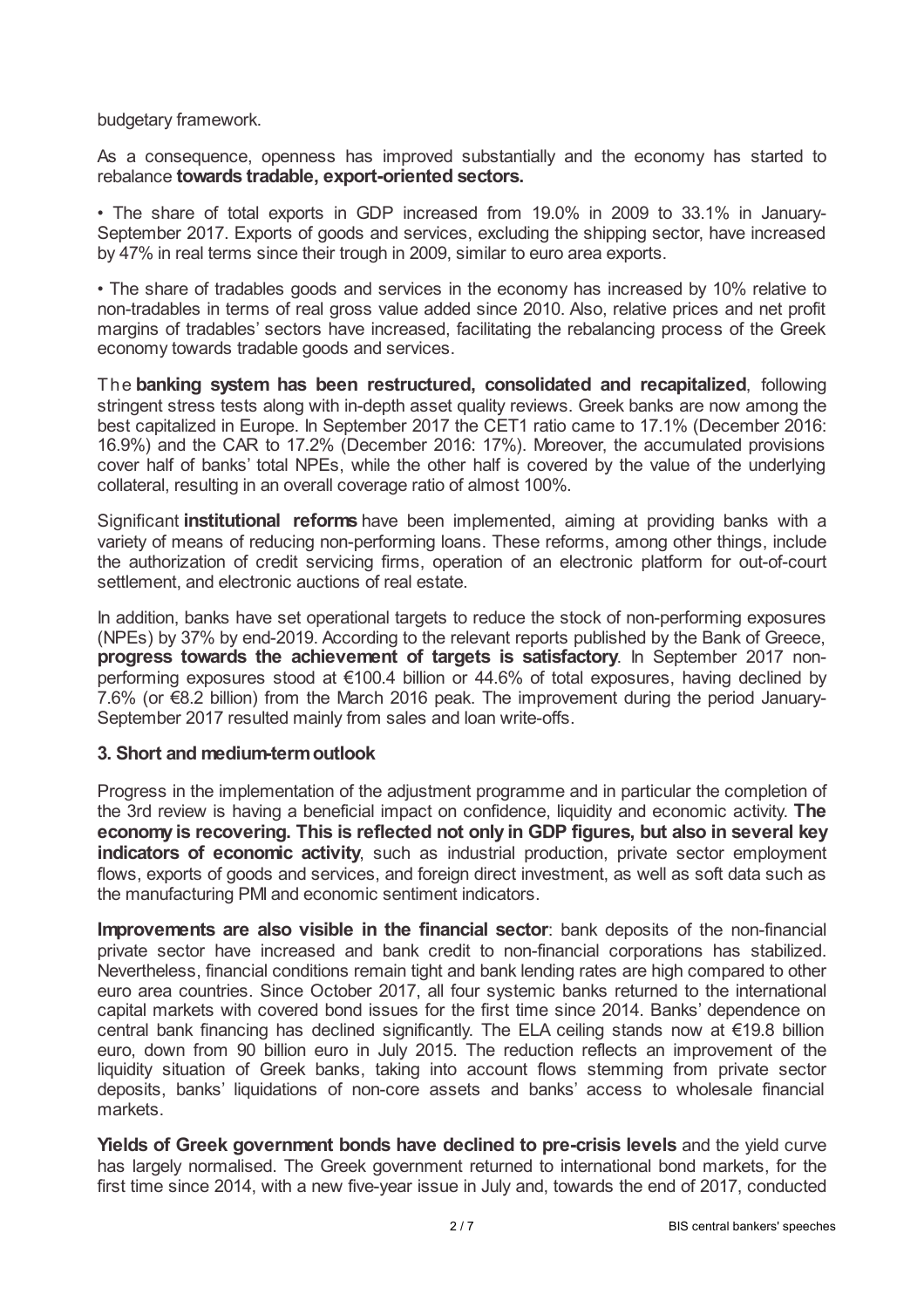an exchange operation of PSI bonds in order to enhance the liquidity of the market for Greek debt. Investors' participation in this operation came to 86%. Following the swap of old bonds for new ones, yields have fallen substantially (especially on shorter-term notes). Last week and despite market turbulence Greece issued a seven-year bond through which it borrowed €3 billion at a yield of 3.5%. Moreover, yields on corporate bonds fell, while share prices rose, reflecting a gradual recovery of investor confidence in connection with steady progress in the implementation of the economic adjustment programme.

On the **fiscal front**, in January-November 2017, the general government cash primary surplus improved, reaching 4.0% of GDP, compared to 3.7% of GDP in the same period last year. Based on the above, the incoming ESA-2010 data and the execution of the 2017 state budget, the 2017 primary balance target of 1.75% of GDP is expected to be reached with a significant margin. For 2018 the primary balance target of 3.5% of GDP is considered achievable.

### **According to Bank of Greece estimates, economic activity is expected to pick up in the mediumterm**, with GDP growing by 1.6%, 2.4% and 2.5% in 2017, 2018 and 2019, respectively.

Growth is projected to accelerate in 2018 and 2019, supported by exports, private consumption and investment. Consumption is expected to recover, primarily on the back of higher household real disposable income as a result of increased employment. The contribution of investment is expected to be positive, mainly due to stronger business investment, reflecting the gradual restoration of confidence and liquidity in the financial system, as well as the acceleration of privatisations. Exports are expected to remain robust, reflecting higher foreign demand and the restoration of international competiveness.

# **4. Risks and challenges**

The above forecasts are based on the assumption that the reform and privatization programme will be implemented smoothly and according to the agreed time schedule. The recovery of the economy remains fragile and subject to risks and vulnerabilities, both internal and external. Delays or backtracking on reforms would weaken the positive outlook and impact negatively on investors' confidence in the future course of the Greek economy. Therefore, economic policy should remain focused on the implementation of the remaining programme measures and the preparation for the timely conclusion of the fourth and final review, which will mark the end of the ESM programme.

There are also external risks to the forecast, which are linked, among other things, to the sudden increase in investors' risk aversion due to disturbances in international financial markets (such as the recent mini-crash in Wall Street), tensions in foreign exchange markets and broader geopolitical factors.

# **5. Major challenges looking forward: Putting the economyon a sustainable growth path**

As a result of the painful economic adjustment over the past eight years, macroeconomic flow disequilibria have now been eliminated and reforms have contributed to a substantial improvement of competitiveness. Hence, this is a good starting point for the Greek economy to embark on a sustainable growth trajectory. However, stock disequilibria — such as the high public debt, the high burden of NPLs and high unemployment — persist or have even increased during the years of the crisis, acting as a drag on long-term growth. Furthermore, a large number of legislated reforms need to be fully implemented and the fiscal policy mix is not supportive of growth.

The high level of public debt reduces long-term growth prospects because it increases the cost of capital and generates expectations that future taxes will remain high in order for the sovereign to service the debt, lowering investment. High NPLs in banks' balance sheets reduce the ability of the banking system to provide credit to healthy firms because capital is trapped in non-viable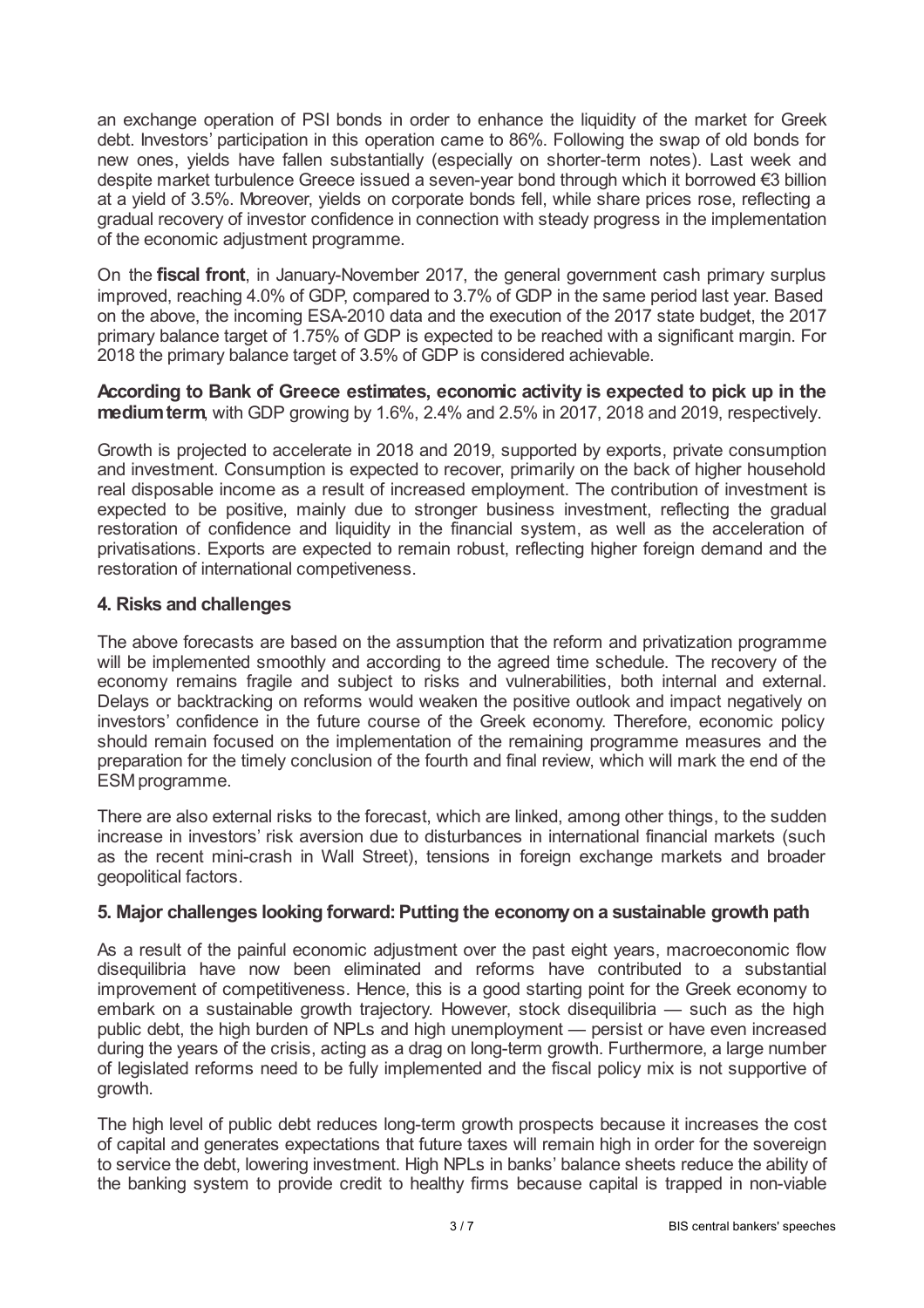firms. High long-term unemployment leads to depletion of human capital whereas the collapse in investment has contributed to a decline in the stock of productive capital with negative consequences for long-term productivity growth.

In order to address the abovementioned challenges the focus of economic policy should be on the following:

**1. Addressing the public debt overhang**. Decisive and concrete actions are needed to ensure the sustainability of Greek public debt, on the basis of the Eurogroup's decision of June 2017. The Bank of Greece has put forward a mild debt re-profiling proposal, which entails only a negligible cost for our partners and provides for, among other things, extending the weighted average maturity of interest payments on EFSF loans by at least 8.5 years. This, along with a long-term commitment to structural reforms, could bring Greek debt back to a sustainable level in gross financing needs terms, allowing for a smooth return of the country to the international capital markets.

<span id="page-3-0"></span>**2. Implementing the remaining reforms and improving the quality of institutions**. Academic research on the drivers of long-run growth shows that well-functioning institutions, high regulatory quality and good governance matter for economic growth and enable countries to over-perform in the long run<sup>[2](#page-6-1)</sup>. This is because institutions and regulatory quality affect incentives for people and businesses to invest in physical and human capital, technology and the organization of production. Therefore, particular emphasis should now be placed on improving the public administration, implementing the land registry, strengthening institutions, cutting red tape, lowering the regulatory burden and ensuring the predictability and stability of legislation, reducing entry barriers into network industries, retail trade and professional services as well as on enhancing judicial efficiency. Moreover, with regard to independent authorities, it is important to strengthen their administrative and financial autonomy and ensure respect for their independence, as well as accountability towards Parliament.

**3. Adopting a growth-friendly fiscal policy mix**. The over-performance relative to the fiscal policy targets over the past three years strengthened fiscal policy credibility, but it came at a cost, i.e., lower economic growth. This is due to the high reliance of the fiscal policy mix on tax policy measures and tax rate hikes. According to the Global Competitiveness Index 2017–2018, Greece ranks last and second to last as regards the adequacy of the tax system to provide incentives to invest (137th out 137 countries) and to work (136th out of 137 countries). High tax rates actions encourage the shift of activities towards the shadow economy and provide incentives for tax evasion. Hence, the fiscal mix is not sustainable and must change. More emphasis has to be placed on cutting non-productive expenditures, increasing the public sector efficiency, including the management of state property and improving the tax administration. These actions will lead to a fairer distribution of the fiscal burden and will facilitate the reduction of the excessively high tax rates.

**4. Tackling the problem of non-performing exposures/loans (NPEs/NPLs) and strategic defaulters** which constrains the banking system's ability to finance economic growth. The NPE reduction targets for the next two years are ambitious compared to last year, implying that banks will need to step up their efforts and make full use of the available toolkit for private debt resolution. Moreover, banks will be facing new challenges in 2018, most notably the implementation of IFRS 9, stricter treatment of loan-loss provisions, as well as **the EU-wide stress test** to be conducted by the ECB. Thus, banks need to step up their efforts to attain their operational targets for reducing their NPLs and, ideally, over-achieve them now that the economy has returned to positive growth. In this context, they need to broaden the scope of the workouts they offer to borrowers and make more drastic decisions, in particular with respect to the restructuring of viable businesses, identification of strategic defaulters and the liquidation of nonviable businesses.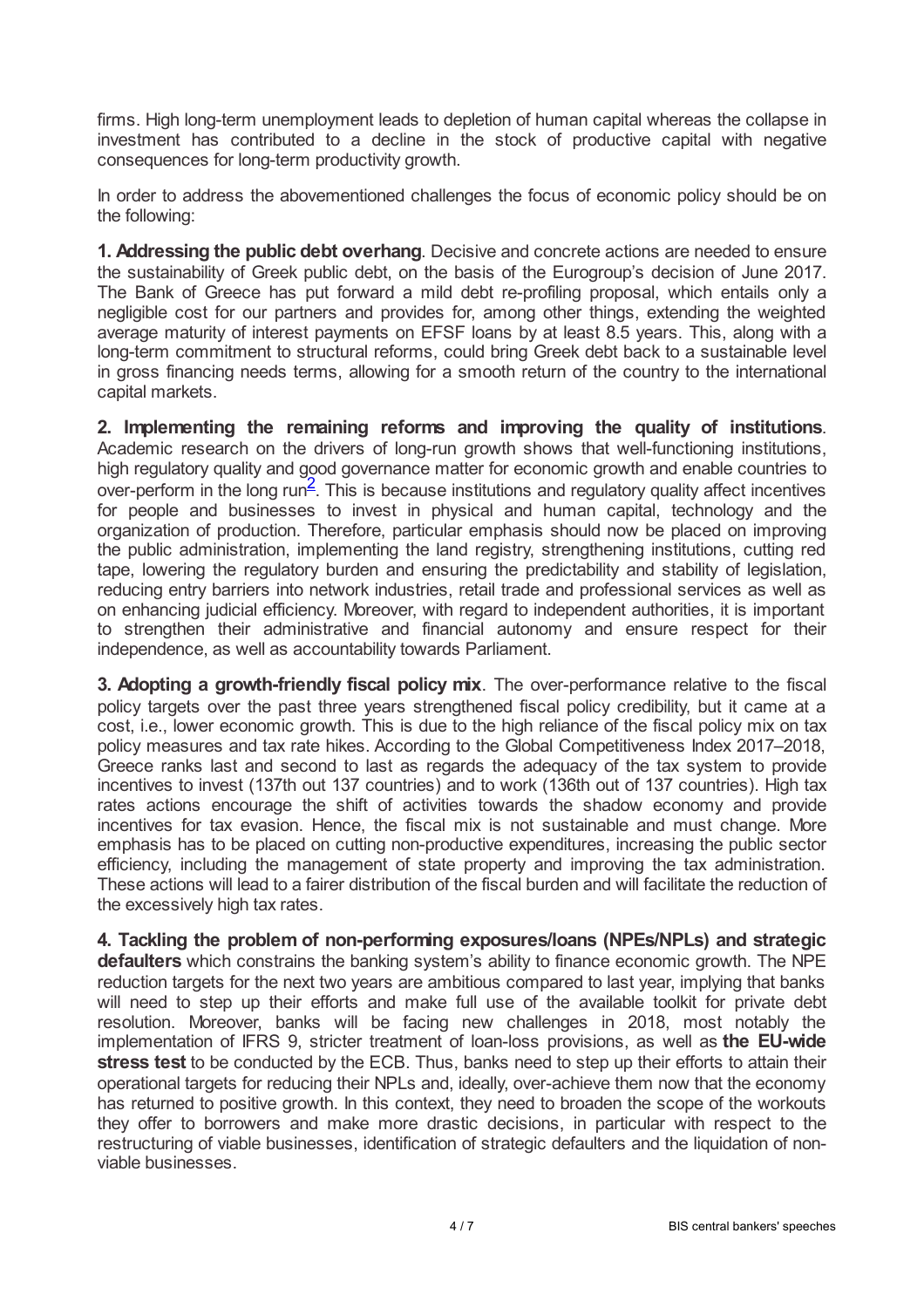**5. Improving further the business environment and the insolvency framework** to enable faster reallocation of productive factors to more productive opportunities. Rebalancing of the economy towards tradables heavily relies on the ability to freely and quickly move capital from less profitable to more profitable sectors. An efficient insolvency framework is crucial in restructuring companies that are viable and liquidating companies that are not. Despite streamlining the insolvency framework over the past four years, insolvency proceedings remain slow and asset recovery rates are low. Indicatively, according to the OECD, a typical insolvency process in Greece lasts on average 3.5 years, double the time of the OECD average and the recovery rate is 35%, half the level of the OECD average. According to OECD research, Greece has the highest share of capital (and labour) trapped in non-viable companies among OECD countries (27%). This suggests that there is a high degree of capital misallocation in the economy, which contributes to lower productivity.

**6. Promoting innovation, education and knowledge-based capital.** A necessary condition for sustainable growth is the achievement of higher TFP growth. In order to foster TFP growth, policy must focus on improving the quality of labour (i.e. skills), attracting investment in new technologies and improving the quality of capital through the creation of an institutional framework that supports innovation. Given the decline in the cost of labour relative to the cost of capital and the tight financing conditions of companies, the major risk looking forward is that investment will be concentrated in labour-intensive, low-productivity sectors. This, however, would trap the economy in a state of low productivity and low growth. Hence, innovation, ICT investment and technological progress are important in order to boost productivity in the long run.

**7. Speeding up privatizations to attract FDI**. Given the decline in disposable income due to the recession and the increased tax burden due to fiscal consolidation, domestic savings are insufficient to meet investment needs which, after a long period of very low investment rates, are significant even though capacity utilization remains low in some sectors. Thus, conditions should be established to attract Foreign Direct Investment (FDI). One way to do that is by completing quickly privatization projects which are at a mature stage, as well as stepping up the pace of the overall privatization and real estate development programme. FDI, besides closing the investment gap, promotes greater trade ties with countries and companies with cutting edgetechnologies. This will allow integration of Greek companies into global value chains, increasing openness of the economy and improving both the quantity and quality of Greek exports.

**8. Supporting the unemployed and enhancing employment and training programmes.** With unemployment at very high levels, it is essential to provide immediate support to the unemployed and those marginally attached to the labour market by using active labour market policies and targeted social transfers to counter temporary income losses and shorten job transitions. In the medium term, emphasis should be placed on skill upgrading and retraining policies to get people back into work.

# **6. Final remarks**

Amajor issue in the coming months is the consolidation of confidence and the **improvement of the country's creditworthiness**, which will allow the return of the Greek sovereign to financial markets on sustainable terms after the end of the programme in August 2018. The steps that will make an effective contribution in this direction are:

• First, the **implementation of the reform and privatization programme** and the preparation for the **timely conclusion of the fourth and final review**, which will mark the end of the programme;

• Second, the **specification of medium-term debt re-profiling measures**, which will enable Greece's access to bond markets on sustainable terms and will facilitate the inclusion of Greek government bonds in the ECB's quantitative easing programme.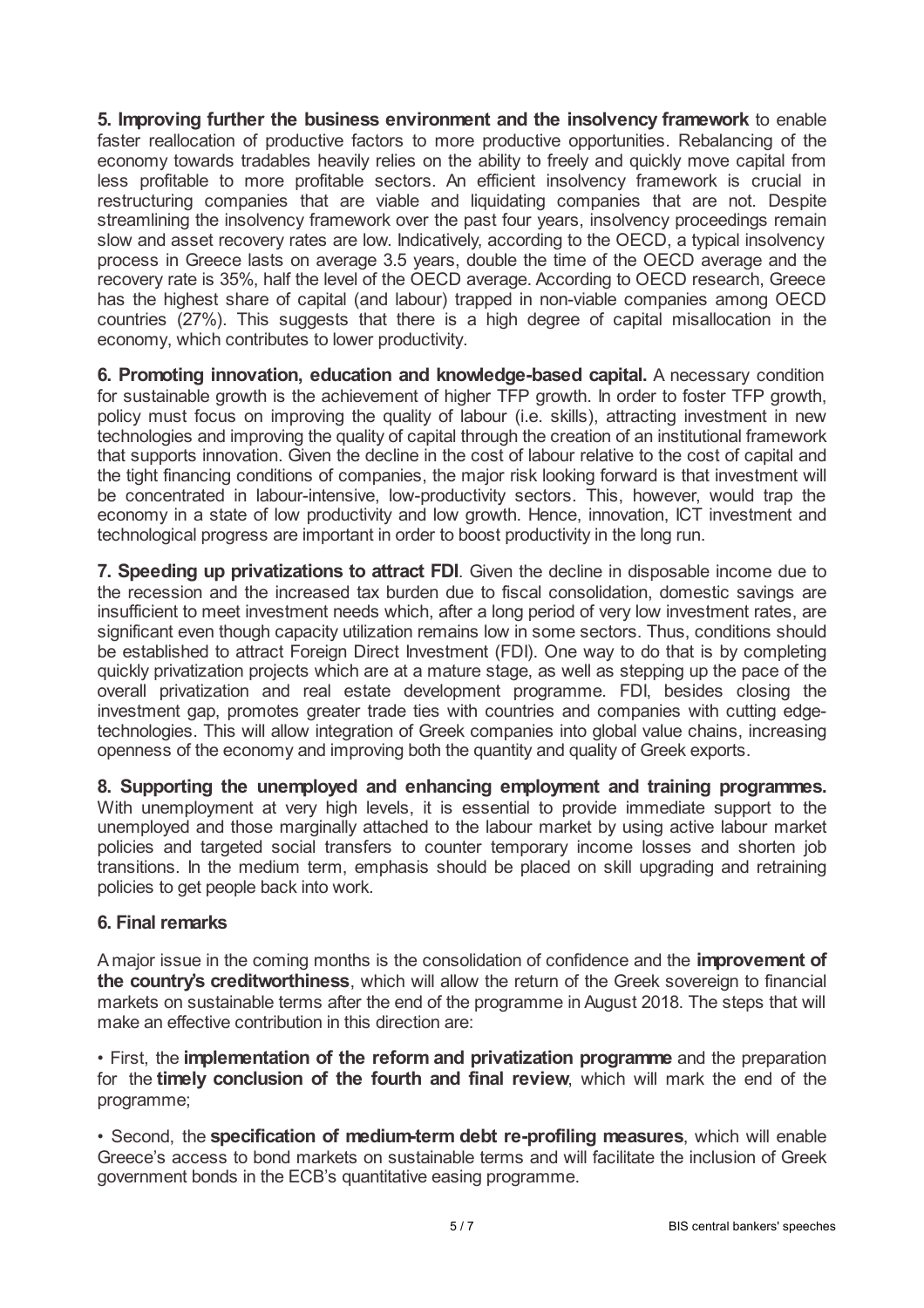• Third, the **complete lifting of capital controls**, in connection with the improvement of the economic outlook and depositors' confidence in the Greek banking system.

New bond issuances, while still in the ESM programme, coupled with the forthcoming ESM disbursements (in line with the June 2017 Eurogroup commitment) could be used to build up a cash buffer to support investors' confidence and facilitate Greece's market access. Such a cash buffer would be particularly useful in the event that Greece's credit rating has not improved to investment grade by the end of the programme in August 2018 (currently, five notches lower).

However, notwithstanding the existence of a cash buffer to consolidate confidence over the medium term, it is important to **clarify the environment in which the Greek economy will move after the end of the ESM programme**. Under the EU legal framework, Greece will be under surveillance at least until it repays 75% of the official loans received from euro area countries, the European Financial Stability Facility (EFSF) and the European Stability Mechanism (ESM). Therefore, it remains to be clarified first, **the form of supervision in the conduct of economic policy**and, second, **whether and on what conditions precautionary financial support from the partners will be available after the completion of this program**. According to the Bank of Greece, such a precautionary support framework could assist the Greek economy by further driving down borrowing costs, as it will provide assurance of Greece's access to financing after the end of the programme in August 2018, especially if international financial market conditions deteriorate. It will also allow the ECB to maintain the waiver on Greek government bonds after the end of the programme and eventually include Greek government bonds in its asset purchase programme in the normal or/and in the reinvestment period. Maintaining the waiver is, in the Bank of Greece's view, important for the smooth financing of Greek banks as long as Greece's credit rating remains lower than investment grade, as even repo operations are facilitated by the waiver.

\*\*\*

The ongoing reform and fiscal adjustment effort is bearing fruits. The macroeconomic imbalances have now been corrected, important and long-needed reforms have been implemented, competitiveness has improved and the banking sector is adequately capitalized. The economy is recovering. However, we still have some way to go in order for Greece to tap the financial markets on sustainable terms after the end of the programme in August 2018.

I am confident that the actions I have just described will improve Greece's creditworthiness, boost the investment and business climate, facilitate the return to financial normality, and will contribute to the sustainable recovery of the economy after many years of recession and stagnation.

#### *Sources:*

Bank of Greece (2017), The Bank of Greece Interim Report on Monetary Policy 2017, December. [www.bankofgreece.gr/BoGAttachments/Inter\\_NomPol2017.pdf](www.bankofgreece.gr/BoGAttachments/Inter_NomPol2017.pdf)

Masuch, K., Moshammer, E. and Pierluigi, B. (2016): Institutions and Growth in Europe", CEPS Working Document No 421.

OECD, 2016, Greece, OECD Economic Surveys, Paris.

Stournaras, Y. (2017b), "The Greek economy: Prospects and main challenges", Speech at the 2nd EU-Arab World Summit, Athens, 10 November. [www.bankofgreece.gr/Pages/en/Bank/News/Speeches/DispItem.aspx?](www.bankofgreece.gr/Pages/en/Bank/News/Speeches/DispItem.aspx?Item_ID=482&List_ID=b2e9402e-db05?4166?9f09-e1b26a1c6f1b) Item\_ID=482&List\_ID=b2e9402e-db05-4166-9f09-e1b26a1c6f1b

Stournaras, Y. (2017a), "Greece and the global economy: Prospects and main challenges